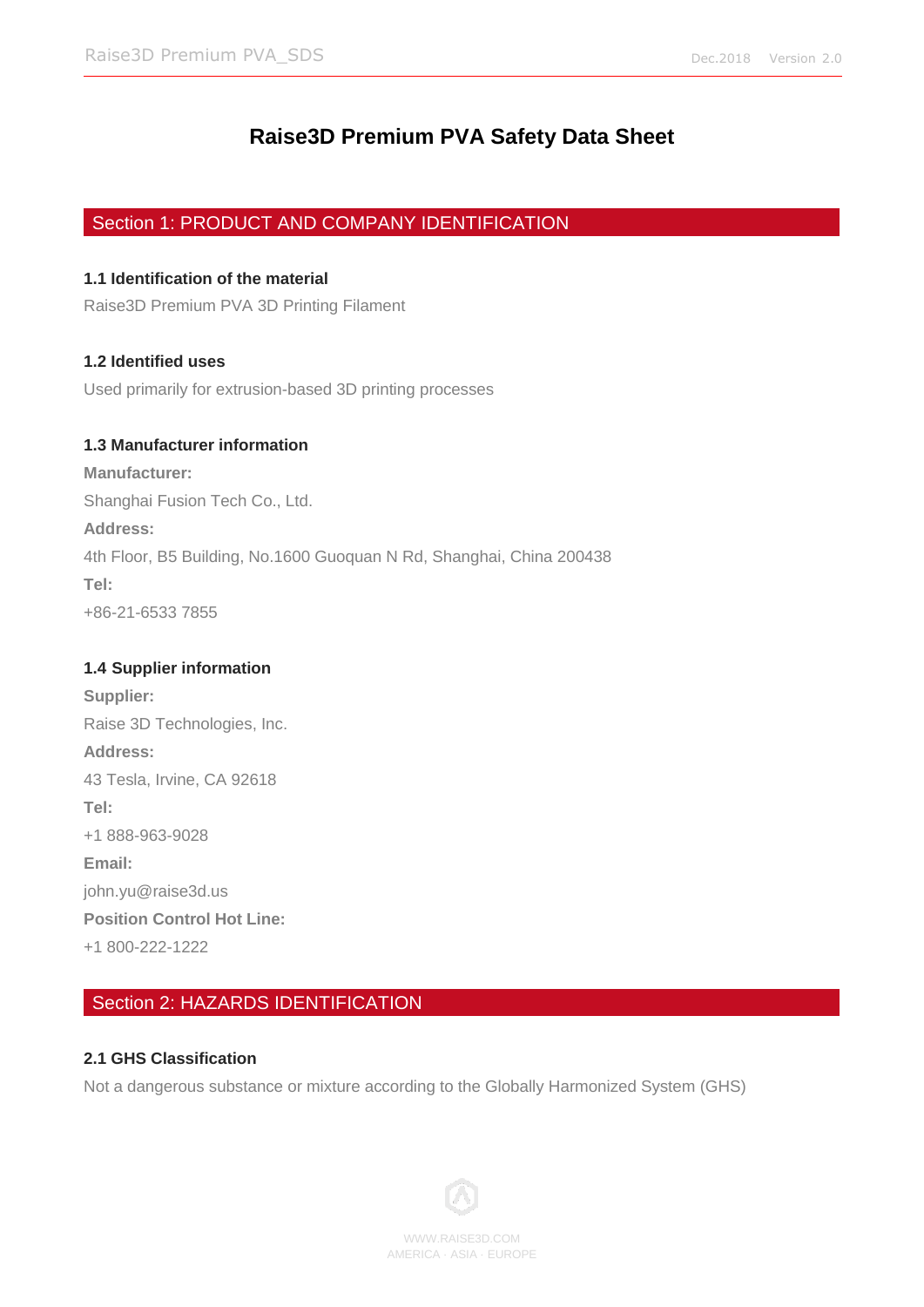### **2.2 Label elements**

Not a dangerous substance or mixture according to the Globally Harmonized System (GHS)

### **2.3 Other hazards**

No protective equipment is needed under normal use conditions. If exposure limits are exceeded or irritation is experienced, ventilation and evacuation may be required. If small particles are generated during further processing, handling, or by other means, combustible dust concentrations in air may form. See section 7 for more information. See section 8 for more information.

# Section 3: COMPOSITION / INFORMATION ON INGREDIENTS

### **Substances**

| <b>Chemical Name</b>                | CAS No.          | Weight (%) | <b>Exposure Limits</b> |
|-------------------------------------|------------------|------------|------------------------|
| Polyvinyl alcohol, fully saponified | $9002 - 89 - 5$  | 70%-88%    | <b>None</b>            |
| Methanol (Impurity)                 | 67-56-1200-659-6 | <2%        | <b>None</b>            |

# Section 4: FIRST AID MEASURES

### **4.1 Description of first aid measures**

### 4.1.1 Inhalation

If dust from the material is inhaled, remove the affected person immediately to fresh air. Call aphysician if symptoms develop or persist.

### 4.1.2 Skin contact

Wash off with soap and water. Get medical attention if irritation develops and persists.

### 4.1.3 Eye contact

Do not rub eye. Rinse with water. Get medical attention if irritation develops and persists.

### 4.1.4 Ingestion

Rinse mouth. If ingestion of a large amount does occur, call a poison control centre immediately.

### **4.2 Most important symptoms and effects, both acute and delayed**

Contact with dust: Irritation of eyes and mucous membranes. Coughing.

### **4.3 Indication of any immediate medical attention and special treatment needed**

Provide general supportive measures and treat symptomatically.

### Section 5: FIRE-FIGHTING MEASURES

### **5.1 Suitable extinguishing media**

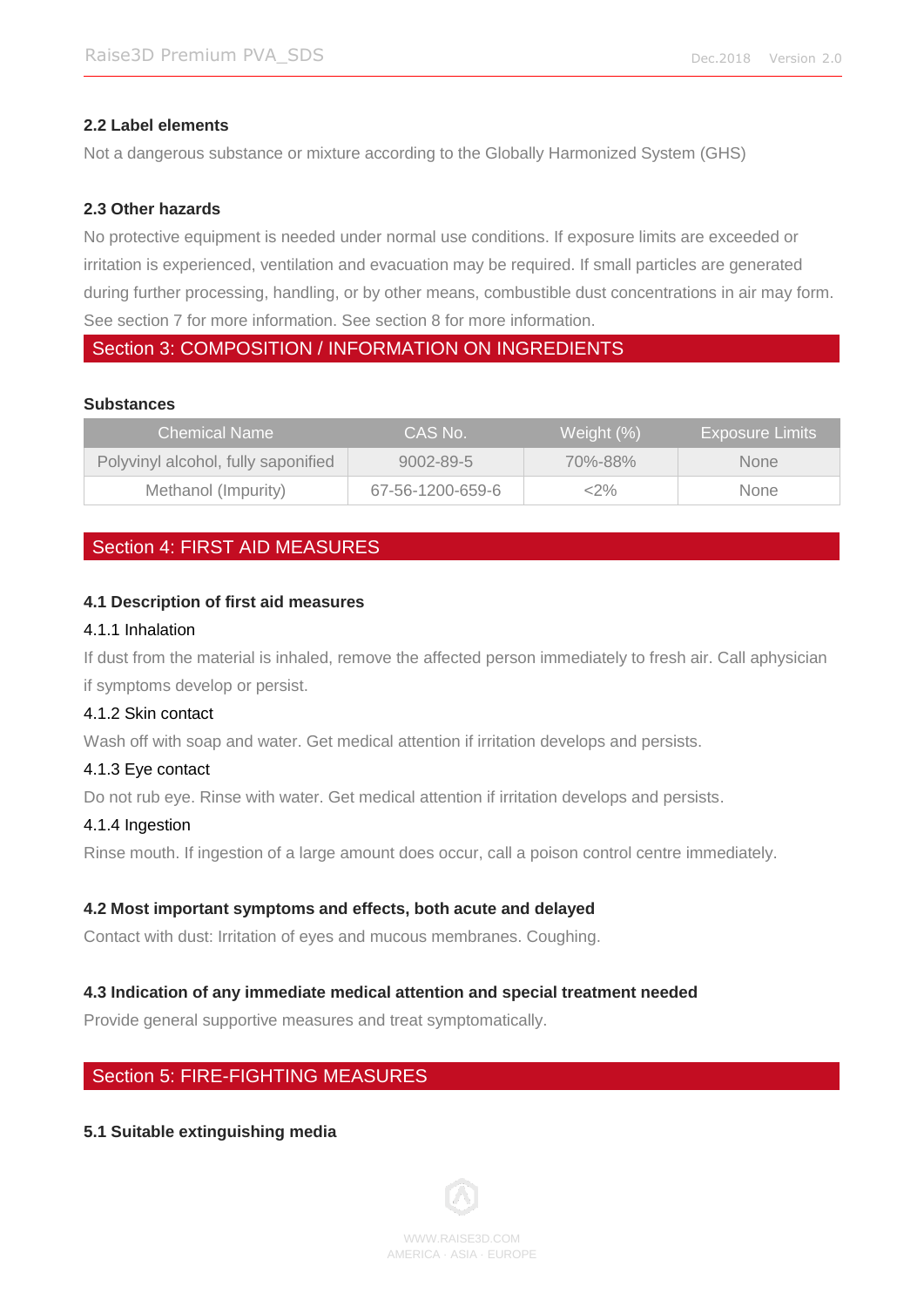Water fog. Foam. Dry powder. Carbon dioxide (CO<sub>2</sub>). Use fire-extinguishing media appropriate for surrounding materials. Apply extinguishing media carefully to avoid creating airborne dust.

## **5.2 Special hazards arising from the substance or mixture**

Avoid generating dust; fine dust dispersed in air in sufficient concentrations, and in the presence of an ignition source is a potential dust explosion hazard. During fire, gases hazardous to health may be formed.

## **5.3 Advice for fire fighters**

## 5.3.1 Special protective equipment for firefighters

Selection of respiratory protection for firefighting: follow the general fire precautions indicated in the workplace.

Self-contained breathing apparatus and full protective clothing must be worn in case of fire.

## 5.3.2 Special fire fighting procedures

Use standard firefighting procedures and consider the hazards of other involved materials. Use water spray to cool unopened containers.

# Section 6: ACCIDENTAL RELEASE MEASURES

### **6.1 Personal precautions, protective equipment and emergency procedures**

Use personal protection recommended in Section 8 of the SDS.

### **6.2 Environmental precautions**

Environmental manager must be informed of all major spillages.

### **6.3 Methods and materials for containment and cleaning up**

Avoid the generation of dusts during clean-up. Collect dust using a vacuum cleaner equipped with HEPA filter. Stop the flow of material, if this is without risk.

# Section 7: HANDING AND STORAGE

### **7.1 Precautions for safe handling**

Minimize dust generation and accumulation. Avoid significant deposits of material, especially on horizontal surfaces, which may become airborne and form combustible dust clouds and may contribute to secondary explosions. Routine housekeeping should be instituted to ensure that dusts do not accumulate on surfaces. Dry powders can build static electricity charges when subjected to the friction of transfer and mixing operations. Provide adequate precautions, such as electrical grounding and bonding,

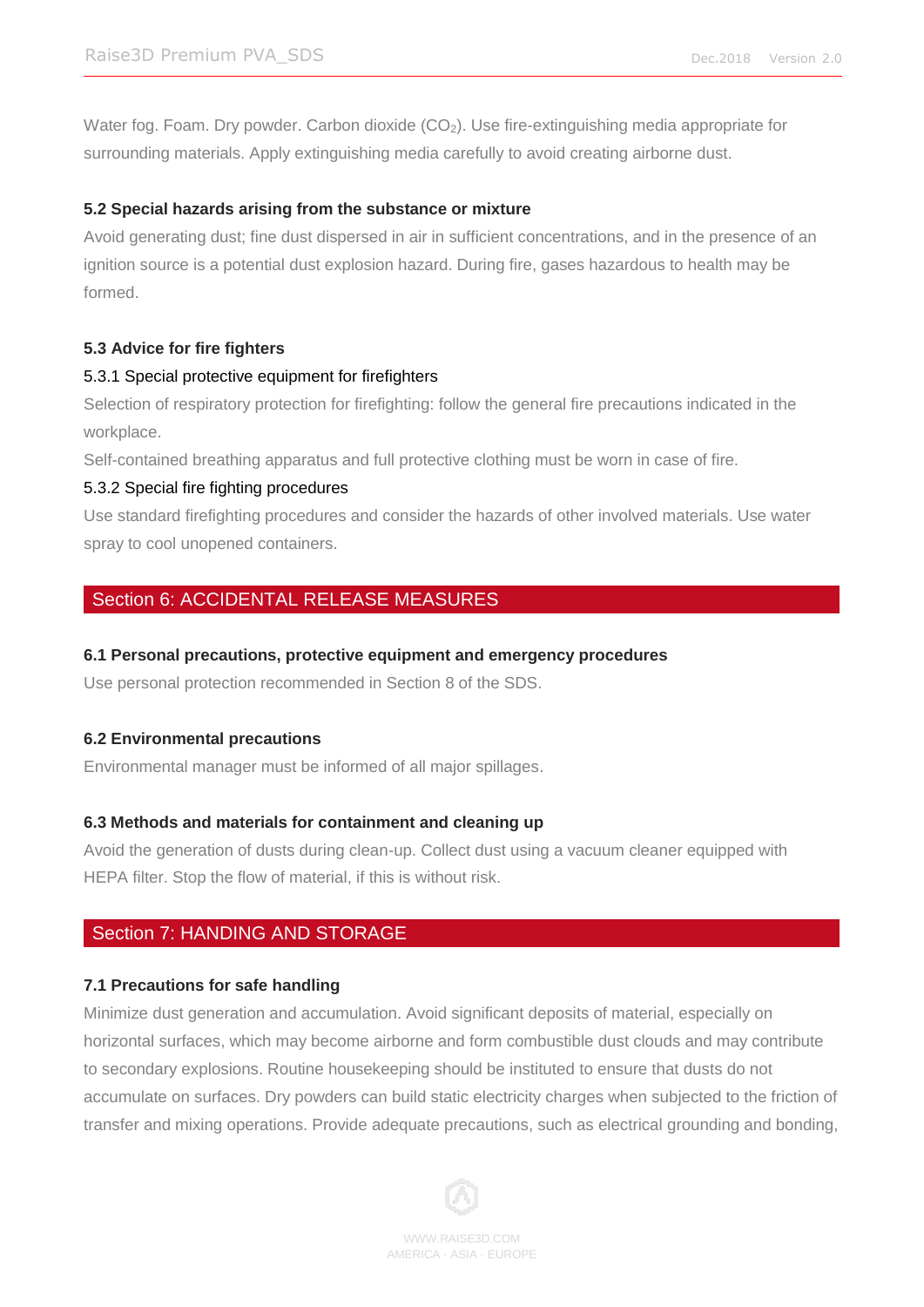or inert atmospheres. Keep away from heat/sparks/open flames/hot surfaces. - No smoking. Explosionproof general and local exhaust ventilation. Avoid prolonged exposure. Wear appropriate personal protective equipment. Observe good industrial hygiene practices.

## **7.2 Conditions for safe storage**

Keep container tightly closed. Store in a well-ventilated place. Store away from incompatible materials (see section 10 of the SDS).

# Section 8: EXPOSURE CONTROLS / PERSONAL PROTECTION

## **8.1 Control parameters**

Occupational exposure limits

## UK. EH40 Workplace Exposure Limits (WELs)

| Components                            | Type       | Value                 | Form            |
|---------------------------------------|------------|-----------------------|-----------------|
| Dust (CAS -)                          | <b>TWA</b> | 4 mg/m $3$            | Respirable dust |
|                                       |            | 10 mg/m $3$           | Inhalable dust  |
| Methanol (Impurity) (CAS67-56-1) STEL |            | 333 mg/m $3$          |                 |
|                                       |            | 250 ppm               |                 |
|                                       | <b>TWA</b> | 266 mg/m <sup>3</sup> |                 |
|                                       |            | $200$ ppm             |                 |

Biological limit values: No biological exposure limits noted for the ingredient(s)

Recommended monitoring procedures: Follow standard monitoring procedures.

Derived no-effect level (DNEL): Not available

Predicted no effect concentrations (PNECs): Not available

# **8.2 Engineering controls**

Provide appropriate exhaust ventilation at places where dust is formed or the material is molten, such as during printing.

# **8.3 Personal protective equipment**

Wear gloves when handling hot/molten material.

# Section 9: PHYSICAL AND CHEMICAL PROPERTIES

**Information on basic physical and chemical properties**

WWW.RAISE3D.COM AMERICA ·ASIA · EUROPE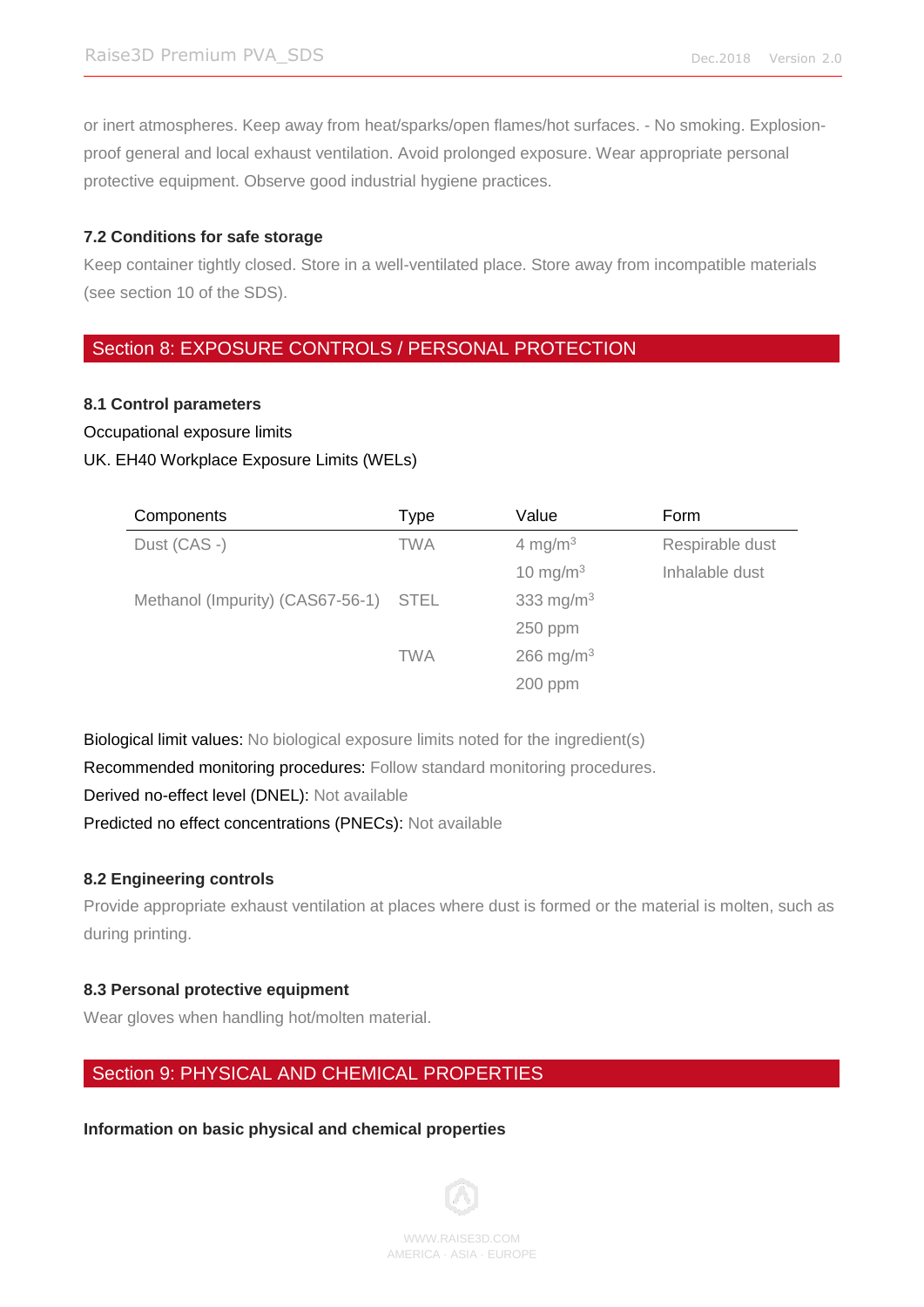**Appearance:** Filament, Solid **Color:** Various **Odor:** Odorless **Odor threshold:** Not available **pH:** 5-7 **Melting point/freezing point:** Not applicable **Boiling point:** Not applicable **Flash point:** Not applicable **Evaporation rate:** Not applicable **Flammability:** Not available **Upper/lower flammability or explosive limits:** Not available **Vapor pressure:** Not applicable **Vapor density:** Not applicable **Relative density:** Not applicable **Solubility:** Soluble in water **Partition coefficient (n-octanol/water):** No data available **Auto-ignition temperature:** Not applicable **Decomposition temperature:** Not applicable **Viscosity:** Not applicable

# Section 10: STABILITY AND REACTIVITY

### **10.1 Reactivity**

Stable at normal conditions.

### **10.2 Chemical stability**

Material is stable under normal conditions.

### **10.3 Possibility of hazardous reactions**

Hazardous polymerization does not occur.

### **10.4 Conditions to avoid**

Contact with incompatible materials. Avoid dust close to ignition sources.

### **10.5 Incompatible materials**

Strong oxidizing agents. Strong acids.



WWW.RAISE3D.COM AMERICA ·ASIA · EUROPE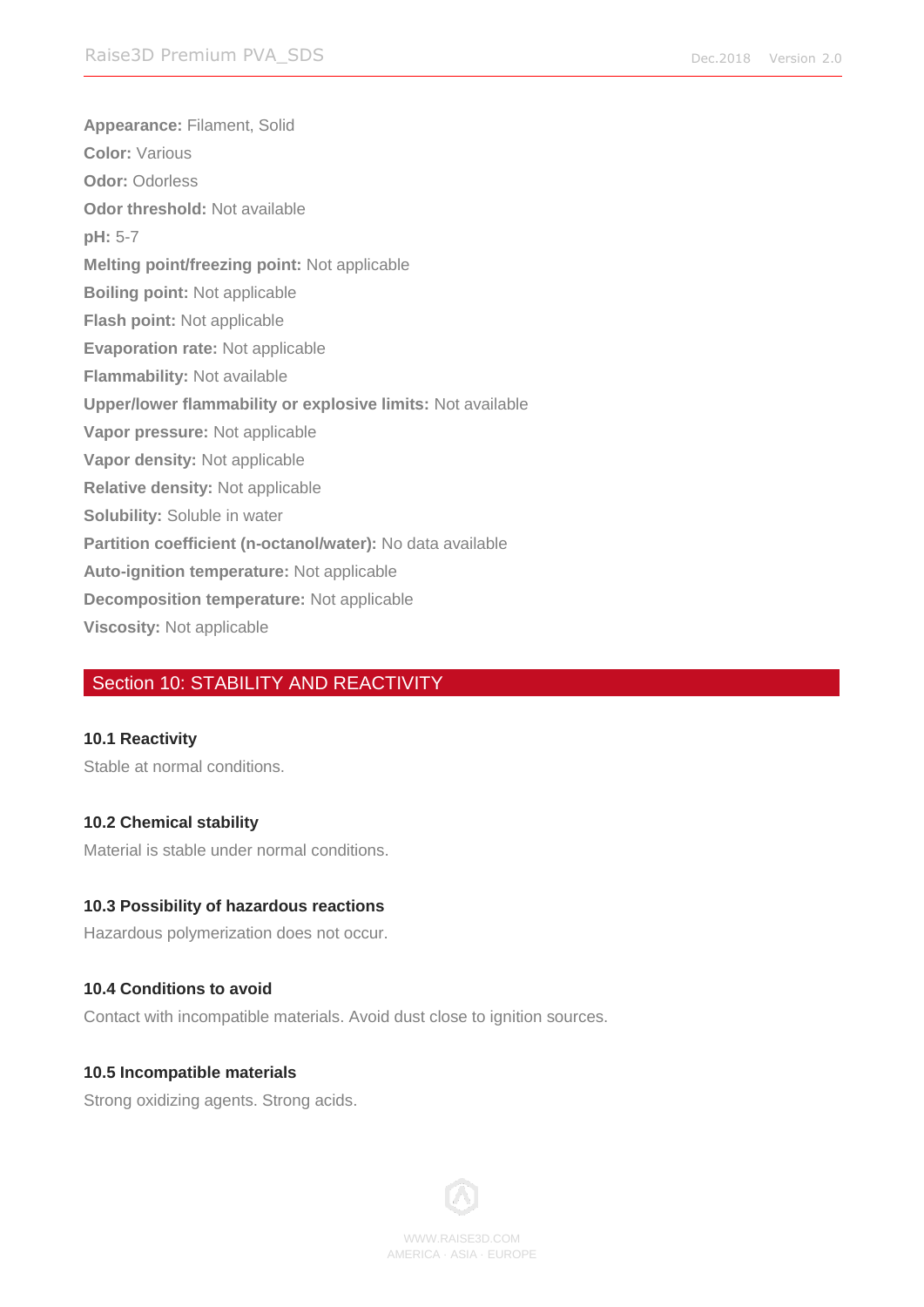## **10.6 Hazardous decomposition products**

Carbon oxides

# Section 11: TOXICOLOGICAL INFORMATION

### **11.1 Likely routes of exposure**

**Inhalation:** Dust irritates the respiratory system, and may cause coughing and difficulties in breathing May be harmful if inhaled.

**Skin contact:** Components of the product may be absorbed into the body through the skin. Dust may irritate skin.

**Eye contact:** Dust may irritate the eyes.

**Ingestion:** May cause discomfort if swallowed.

## **11.2 Symptoms**

Dust may irritate throat and respiratory system and cause coughing. Direct contact with eyes may cause temporary irritation.

## **11.3 Information on toxicological effects**

**Acute toxicity:** Not expected to be acutely toxic.

**Skin corrosion/irritation:** Based on available data, the classification criteria are not met. Dust may irritate skin.

**Serious eye damage/eye irritation:** Based on available data, the classification criteria are not met. Dust may irritate the eyes. Exposed individuals may experience eye tearing, redness, and discomfort.

**Respiratory sensitization:** Based on available data, the classification criteria are not met.

**Skin sensitization:** Based on available data, the classification criteria are not met.

**Germ cell mutagenicity:** Based on available data, the classification criteria are not met.

**Carcinogenicity:** Based on available data, the classification criteria are not met.

**Reproductive toxicity:** Based on available data, the classification criteria are not met.

**Specific target organ toxicity - single exposure:** Based on available data, the classification criteria are not met.

**Specific target organ toxicity - repeated exposure:** Based on available data, the classification criteria are not met.

**Aspiration hazard:** Due to the physical form of the product it is not an aspiration hazard.

**Mixture versus substance information:** Not applicable.

**Other information:** Pre-existing skin and respiratory conditions including dermatitis, asthma and chronic lung disease might be aggravated by exposure.

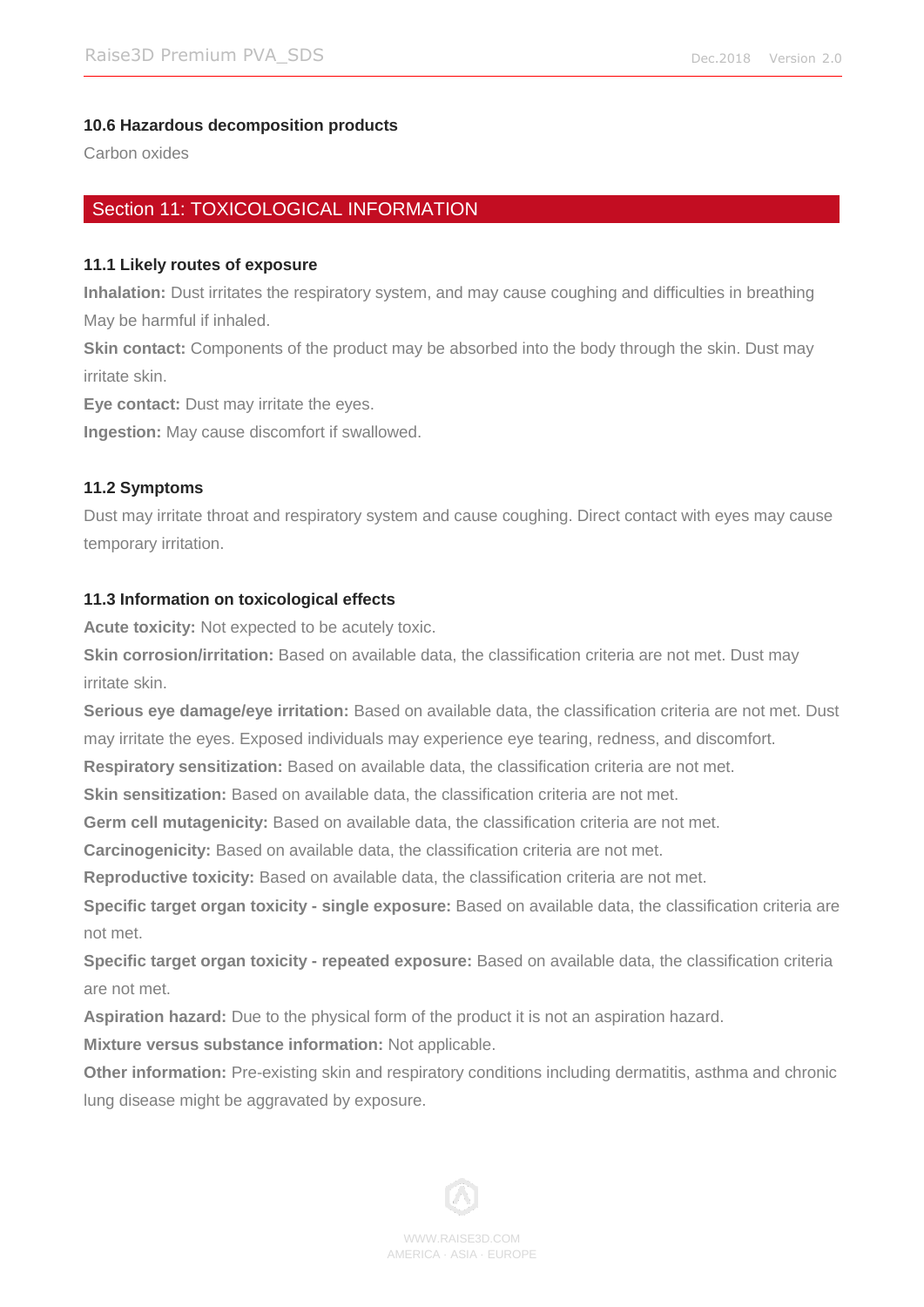# Section 12: ECOLOGICAL INFORMATION

### **12.1 Toxicity**

The product is not classified as environmentally hazardous. However, this does not exclude the possibility that large or frequent spills can have a harmful or damaging effect on the environment.

### **12.2 Persistence and degradability**

Expected to be inherently biodegradable.

## **12.3 Bioaccumulative potential**

The product is not expected to bioaccumulate.

## **12.4 Mobility in soil**

Not available.

### **12.5 Other adverse effects**

No other adverse environmental effects (e.g. ozone depletion, photochemical ozone creation potential, endocrine disruption, global warming potential) are expected from this component.

# Section 13: DISPOSAL CONSIDERATIONS

### **Waste treatment methods**

In accordance with local and national regulations. Do not contaminate ponds, waterways or ditches with chemical or used container. Contact manufacturer if needed.

# Section 14: TRANSPORT INFORMATION

**ADR:** Not regulated as dangerous goods.

**RID:** Not regulated as dangerous goods.

**AND:** Not regulated as dangerous goods.

**IATA:** Not regulated as dangerous goods.

**IMDG:** Not regulated as dangerous goods.

**Transport in bulk according to Annex II of MARPOL 73/78 and the IBC Code:**

This substance/mixture is not intended to be transported in bulk.

# Section 15: REGULATORY INFORMATION

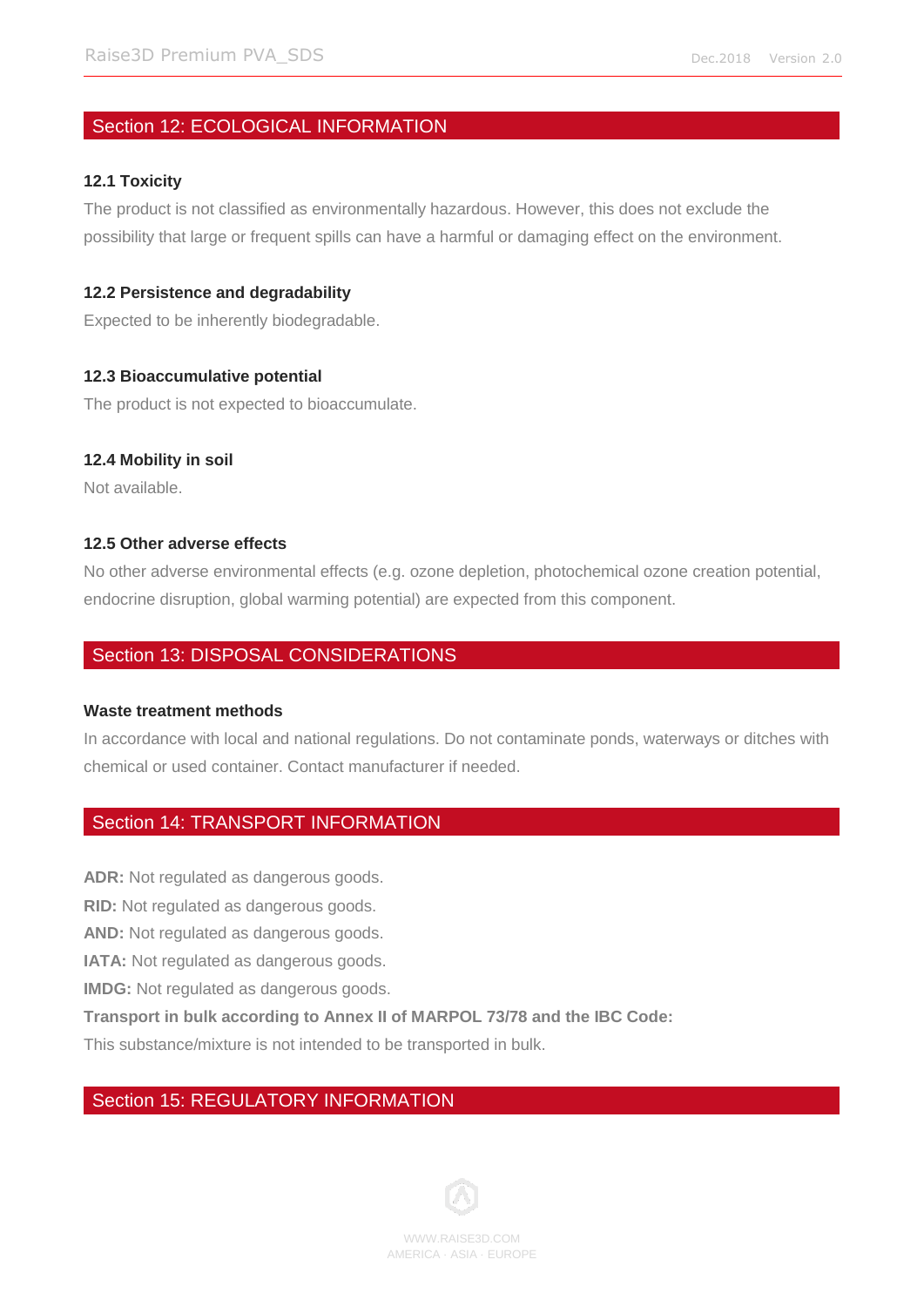# **15.1 International Inventories**

**TSCA:** Complies **DSL/NDSL:** Complies **EINECS/ELINCS:** Complies **ENCS:** Complies **IECSC:** Complies **KECL:** Complies **PICCS:** Complies **AICS:** Complies

## **15.2 Legend**

**TSCA** - United States Toxic Substances Control Act Section 8(b) Inventory **DSL/NDSL** - Canadian Domestic Substances List/Non-Domestic Substances List **EINECS/ELINCS** - European Inventory of Existing Chemical Substances/European List of Notified **Chemical Substances ENCS** - Japan Existing and New Chemical Substances **IECSC** - China Inventory of Existing Chemical Substances **KECL** - Korean Existing and Evaluated Chemical Substances **PICCS** - Philippines Inventory of Chemicals and Chemical Substances **AICS** - Australian Inventory of Chemical Substances

# **15.3 US Federal Regulations**

### **SARA 313**

Section 313 of Title III of the Superfund Amendments and Reauthorization Act of 1986 (SARA). This product does not contain any chemicals which are subject to the reporting requirements of the Act and Title 40 of the Code of Federal Regulations, Part 372. **SARA 311/312 Hazard Categories**

**Acute health hazard:** No **Chronic Health Hazard:** No **Fire hazard:** No **Sudden release of pressure hazard:** No **Reactive Hazard:** No

# **CWA (Clean Water Act)**

This product does not contain any substances regulated as pollutants pursuant to the Clean Water Act (40 CFR 122.21 and 40 CFR 122.42).